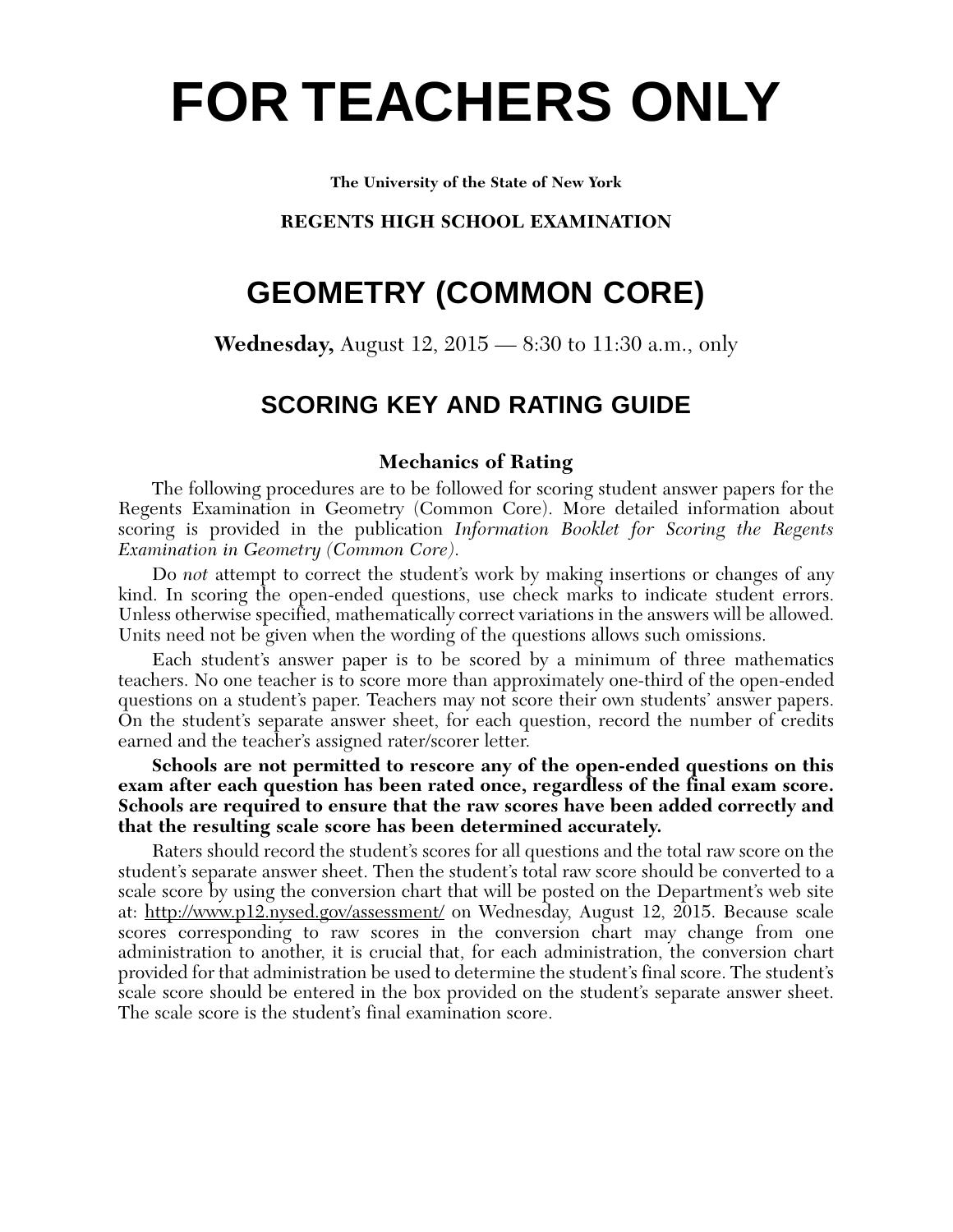**If the student's responses for the multiple-choice questions are being hand scored prior to being scanned, the scorer must be careful not to make any marks on the answer sheet except to record the scores in the designated score boxes. Marks elsewhere on the answer sheet will interfere with the accuracy of the scanning.**

# **Part I**

Allow a total of 48 credits, 2 credits for each of the following. Allow credit if the student has written the correct answer instead of the numeral 1, 2, 3, or 4.

| $(1) \ldots \ldots 2 \ldots$ | $(9) \ldots \ldots 3 \ldots$      | $(17)\ldots(4\ldots)$             |
|------------------------------|-----------------------------------|-----------------------------------|
| $(2) \ldots \ldots 3 \ldots$ | $(10) \ldots \ldots 1 \ldots$     | $(18)\ldots .3 \ldots .$          |
| $(3) \ldots \ldots 4 \ldots$ | $(11)\ldots 2 \ldots$             | $(19)\ldots 2 \ldots$             |
| $(4) \ldots \ldots 1 \ldots$ | $(12)\ldots .3 \ldots .$          | $(20)\ldots\ldots\,1\ldots\ldots$ |
| $(5) \ldots \ldots 1 \ldots$ | $(13)\ldots 2 \ldots$             | $(21)\ldots\ldots4\ldots\ldots$   |
| $(6) \ldots \ldots 4 \ldots$ | $(14)\ldots(4\ldots)$             | $(22)\ldots\ldots\,4\ldots\ldots$ |
| $(7) \ldots \ldots 1 \ldots$ | $(15)\ldots\ldots\,3\ldots\ldots$ | $(23)\ldots\ldots\,1\ldots\ldots$ |
| $(8) \ldots \ldots 3 \ldots$ | $(16)\ldots\ldots\ldots$          | $(24) \ldots \ldots 4 \ldots$     |

Updated information regarding the rating of this examination may be posted on the New York State Education Department's web site during the rating period. Check this web site at: http://www.p12.nysed.gov/assessment/ and select the link "Scoring Information" for any recently posted information regarding this examination. This site should be checked before the rating process for this examination begins and several times throughout the Regents Examination period.

Beginning in June 2015, the Department is providing supplemental scoring guidance, the "Model Response Set," for the Regents Examination in Geometry (Common Core). This guidance is intended to be part of the scorer training. Schools should use the Model Response Set along with the rubrics in the Scoring Key and Rating Guide to help guide scoring of student work. While not reflective of all scenarios, the Model Response Set illustrates how less common student responses to constructed-response questions may be scored. The Model Response Set will be available on the Department's web site at: http://www.nysedregents.org/Geometrycc/.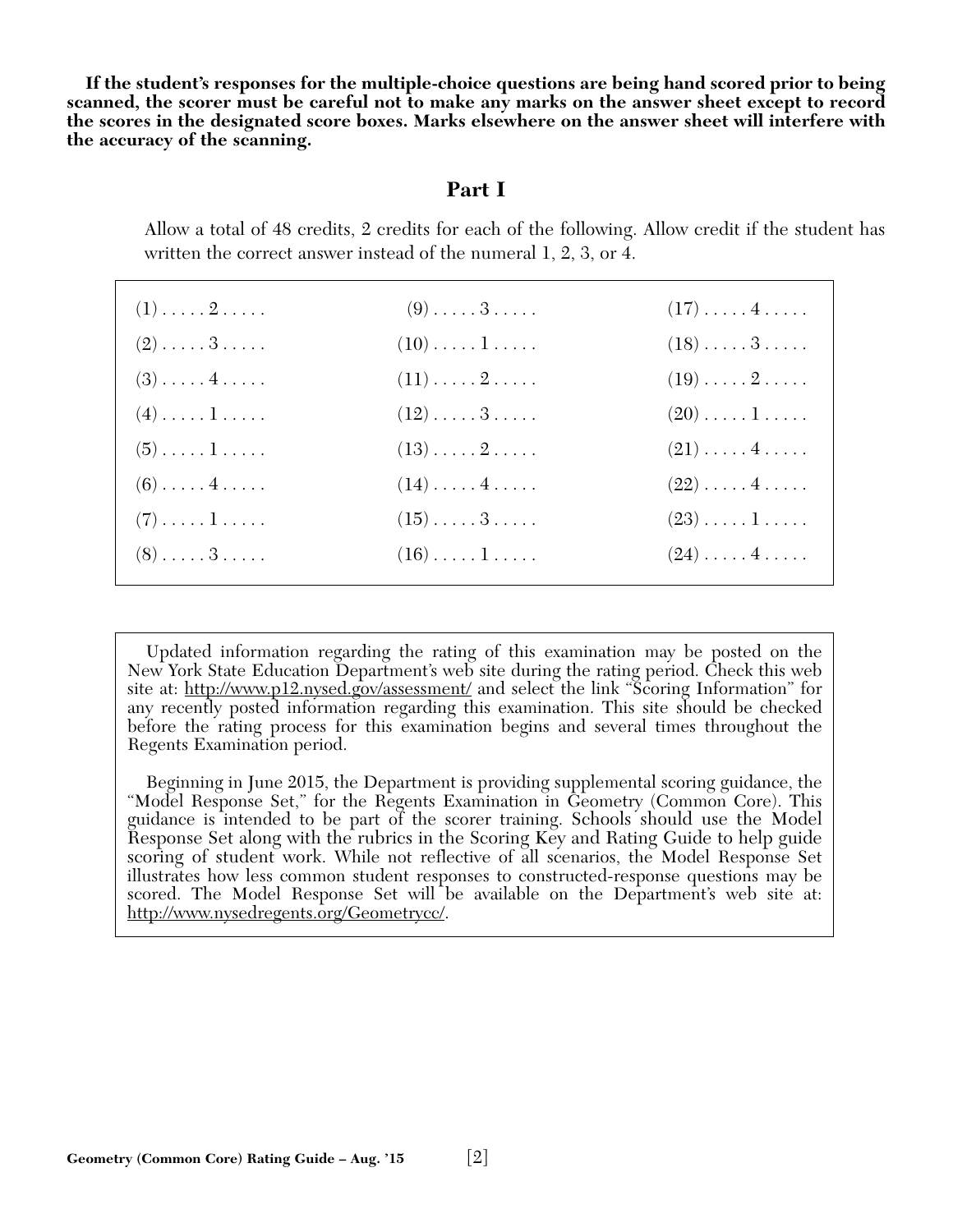# **General Rules for Applying Mathematics Rubrics**

## **I. General Principles for Rating**

The rubrics for the constructed-response questions on the Regents Examination in Geometry (Common Core) are designed to provide a systematic, consistent method for awarding credit. The rubrics are not to be considered all-inclusive; it is impossible to anticipate all the different methods that students might use to solve a given problem. Each response must be rated carefully using the teacher's professional judgment and knowledge of mathematics; all calculations must be checked. The specific rubrics for each question must be applied consistently to all responses. In cases that are not specifically addressed in the rubrics, raters must follow the general rating guidelines in the publication *Information Booklet for Scoring the Regents Examination in Geometry (Common Core)*, use their own professional judgment, confer with other mathematics teachers, and/or contact the State Education Department for guidance. During each Regents Examination administration period, rating questions may be referred directly to the Education Department. The contact numbers are sent to all schools before each administration period.

## **II. Full-Credit Responses**

A full-credit response provides a complete and correct answer to all parts of the question. Sufficient work is shown to enable the rater to determine how the student arrived at the correct answer.

When the rubric for the full-credit response includes one or more examples of an acceptable method for solving the question (usually introduced by the phrase "such as"), it does not mean that there are no additional acceptable methods of arriving at the correct answer. Unless otherwise specified, mathematically correct alternative solutions should be awarded credit. The only exceptions are those questions that specify the type of solution that must be used; e.g., an algebraic solution or a graphic solution. A correct solution using a method other than the one specified is awarded half the credit of a correct solution using the specified method.

## **III. Appropriate Work**

*Full-Credit Responses:* The directions in the examination booklet for all the constructed-response questions state: "Clearly indicate the necessary steps, including appropriate formula substitutions, diagrams, graphs, charts, etc." The student has the responsibility of providing the correct answer *and* showing how that answer was obtained. The student must "construct" the response; the teacher should not have to search through a group of seemingly random calculations scribbled on the student paper to ascertain what method the student may have used.

*Responses With Errors:* Rubrics that state "Appropriate work is shown, but…" are intended to be used with solutions that show an essentially complete response to the question but contain certain types of errors, whether computational, rounding, graphing, or conceptual. If the response is incomplete; i.e., an equation is written but not solved or an equation is solved but not all of the parts of the question are answered, appropriate work has *not* been shown. Other rubrics address incomplete responses.

#### **IV. Multiple Errors**

*Computational Errors, Graphing Errors, and Rounding Errors:* Each of these types of errors results in a 1-credit deduction. Any combination of two of these types of errors results in a 2-credit deduction. No more than 2 credits should be deducted for such mechanical errors in a 4-credit question and no more than 3 credits should be deducted in a 6-credit question. The teacher must carefully review the student's work to determine what errors were made and what type of errors they were.

*Conceptual Errors:* A conceptual error involves a more serious lack of knowledge or procedure. Examples of conceptual errors include using the incorrect formula for the area of a figure, choosing the incorrect trigonometric function, or multiplying the exponents instead of adding them when multiplying terms with exponents.

If a response shows repeated occurrences of the same conceptual error, the student should not be penalized twice. If the same conceptual error is repeated in responses to other questions, credit should be deducted in each response.

For 4- and 6-credit questions, if a response shows one conceptual error and one computational, graphing, or rounding error, the teacher must award credit that takes into account both errors. Refer to the rubric for specific scoring guidelines.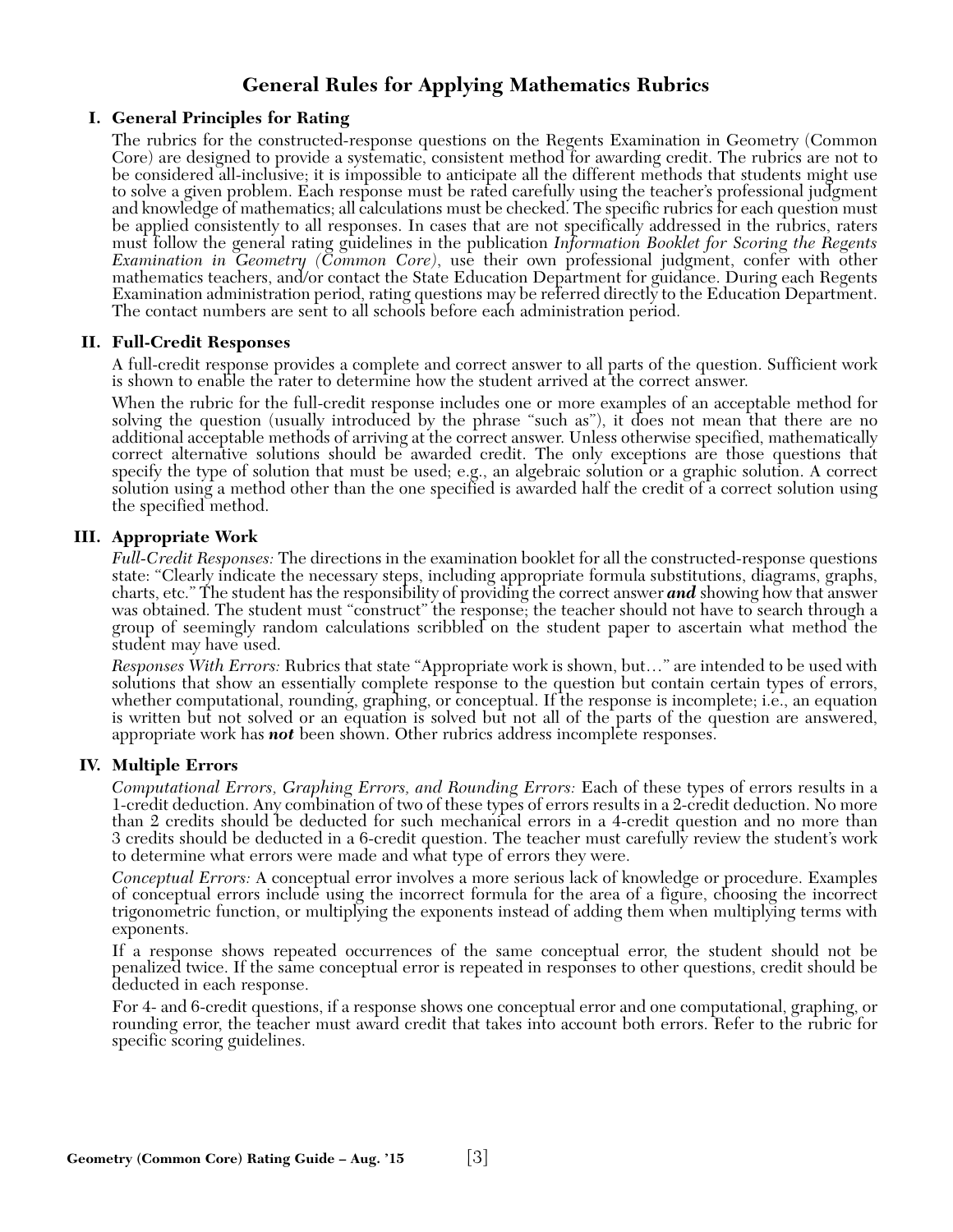# **Part II**

For each question, use the specific criteria to award a maximum of 2 credits. Unless otherwise specified, mathematically correct alternative solutions should be awarded appropriate credit.

- (25) **[2]** Ash is stated, and correct work is shown.
	- **[1]** Appropriate work is shown, but one computational or rounding error is made.

*or*

**[1]** Appropriate work is shown, but one conceptual error is made.

*or*

**[1]** Appropriate work is shown to find the density, but the wood choice is missing or is incorrect.

*or*

- **[1]** 0.638 or Ash, but no work is shown.
- **[0]** A zero response is completely incorrect, irrelevant, or incoherent or is a correct response that was obtained by an obviously incorrect procedure.
- (26) **[2]** A correct construction is drawn showing all appropriate arcs.
	- **[1]** Appropriate arcs are marked on the circle, but the triangle is not drawn.
	- **[0]** A drawing that is not an appropriate construction is shown.

*or*

**[0]** A zero response is completely incorrect, irrelevant, or incoherent or is a correct response that was obtained by an obviously incorrect procedure.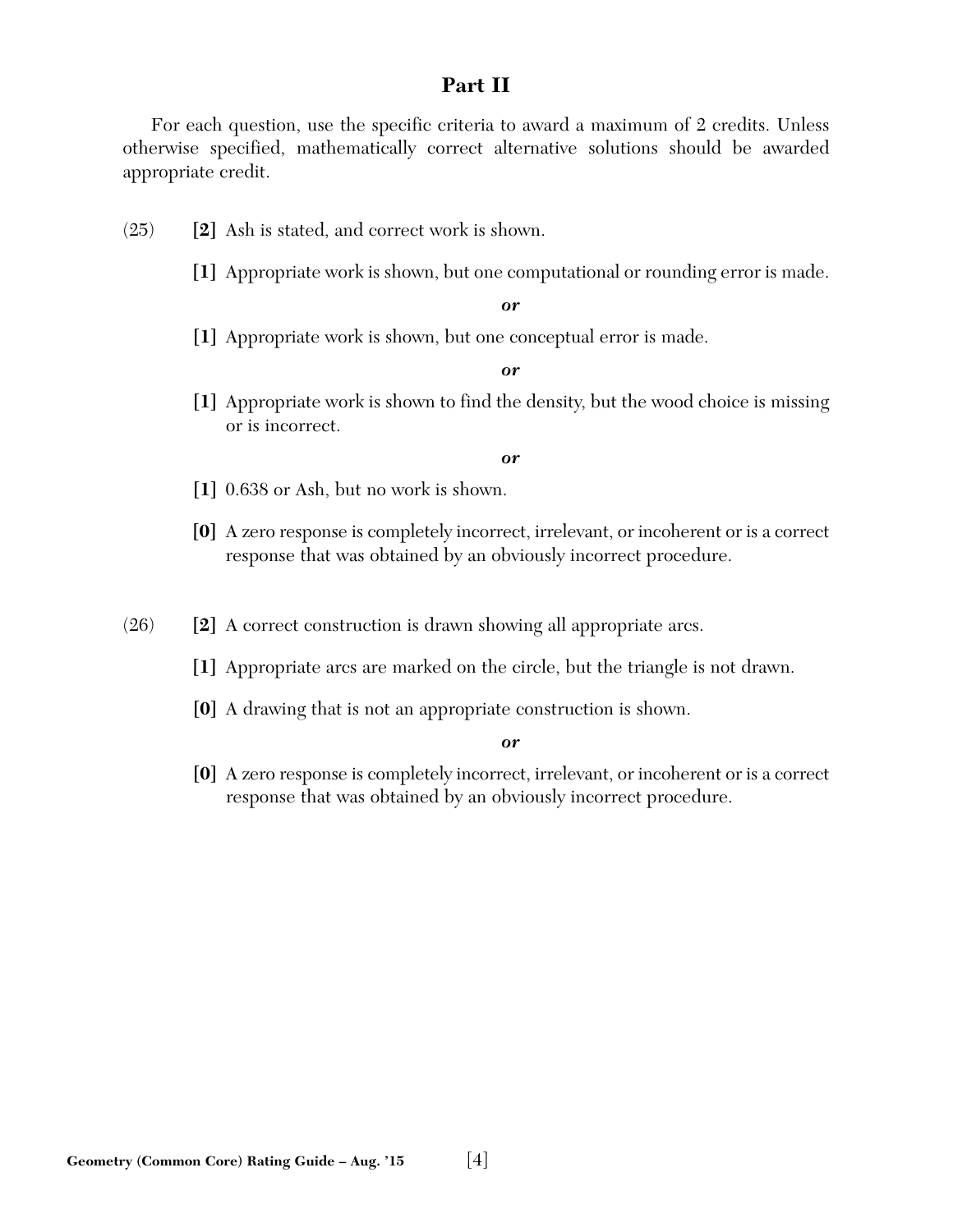- (27) **[2]** 164, and correct work is shown.
	- **[1]** Appropriate work is shown, but one computational or rounding error is made.

*or*

**[1]** Appropriate work is shown, but one conceptual error is made.

*or*

**[1]** A correct proportion to find *BC* is written, but no further correct work is shown.

*or*

- **[1]** 164, but no work is shown.
- **[0]** A zero response is completely incorrect, irrelevant, or incoherent or is a correct response that was obtained by an obviously incorrect procedure.
- (28) **[2]** A complete and correct proof that includes a concluding statement is written.
	- **[1]** Only one relevant correct statement and reason are written.

*or*

- **[1]** One conceptual error is made.
- **[0]** The "given" and/or the "prove" statements are written, but no further correct relevant statements are written.

*or*

- **[0]** A zero response is completely incorrect, irrelevant, or incoherent or is a correct response that was obtained by an obviously incorrect procedure.
- (29) **[2]** The triangles are similar, and a correct justification is stated.
	- **[1]** Appropriate work is shown, but one computational error is made. An appropriate justification is stated.

*or*

- **[1]** Appropriate work is shown, but one conceptual error is made.
- **[0]** The triangles are similar, but no justification is stated.

*or*

**[0]** A zero response is completely incorrect, irrelevant, or incoherent or is a correct response that was obtained by an obviously incorrect procedure.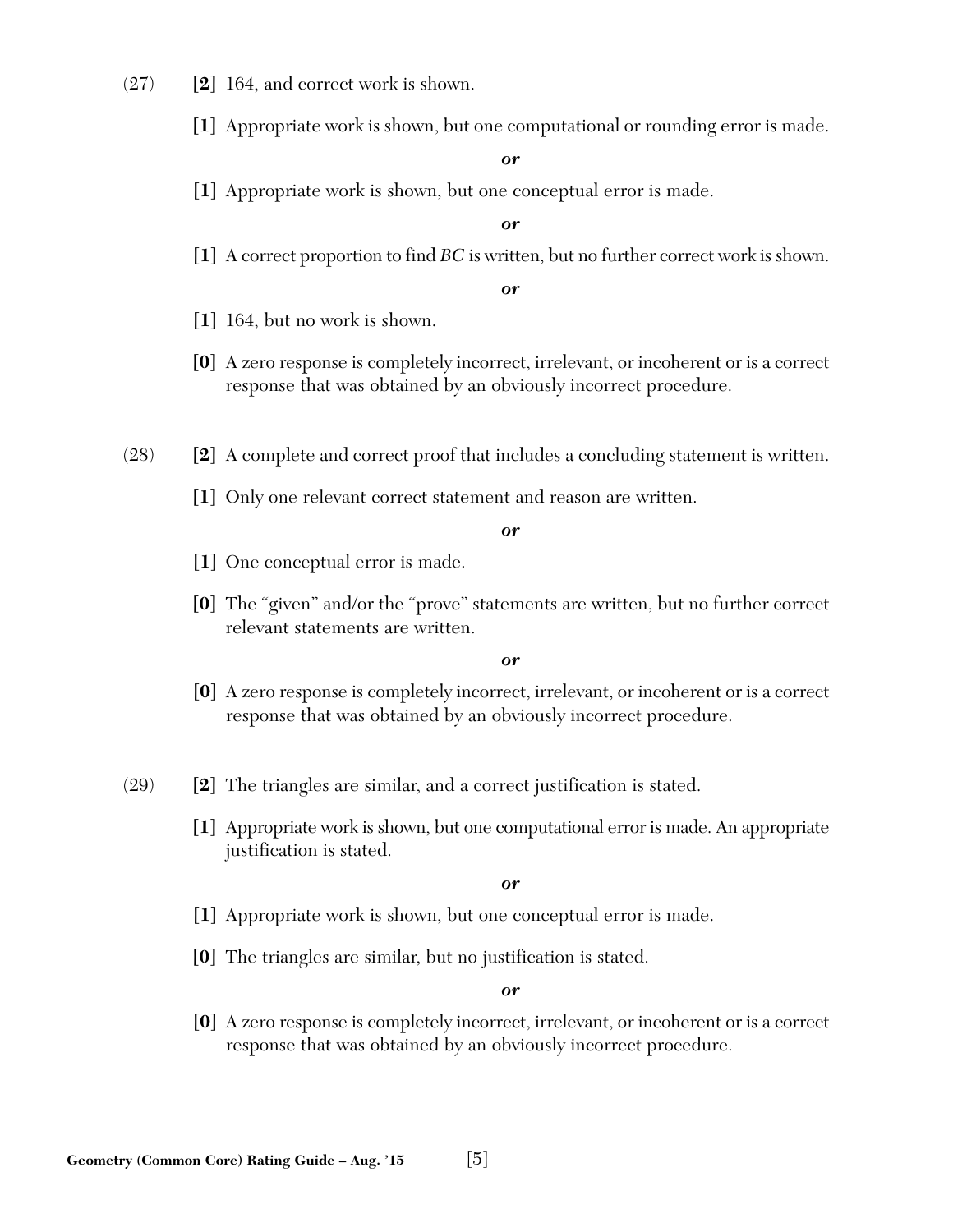- (30) **[2]** A correct explanation is written to explain why  $\triangle ABC \cong \triangle XYZ$ .
	- **[1]** An appropriate explanation is written, but one conceptual error is made.

*or*

- **[1]** An appropriate explanation is written, but is incomplete.
- **[0]** A zero response is completely incorrect, irrelevant, or incoherent or is a correct response that was obtained by an obviously incorrect procedure.
- (31) **[2]** (7,8), and correct work is shown.
	- **[1]** Appropriate work is shown, but one computational error is made.

*or*

**[1]** Appropriate work is shown, but one conceptual error is made.

*or*

**[1]** Appropriate work is shown to find 7 and 8, but the answer is not written as coordinates.

- **[1]** (7,8), but no work is shown.
- **[0]** A zero response is completely incorrect, irrelevant, or incoherent or is a correct response that was obtained by an obviously incorrect procedure.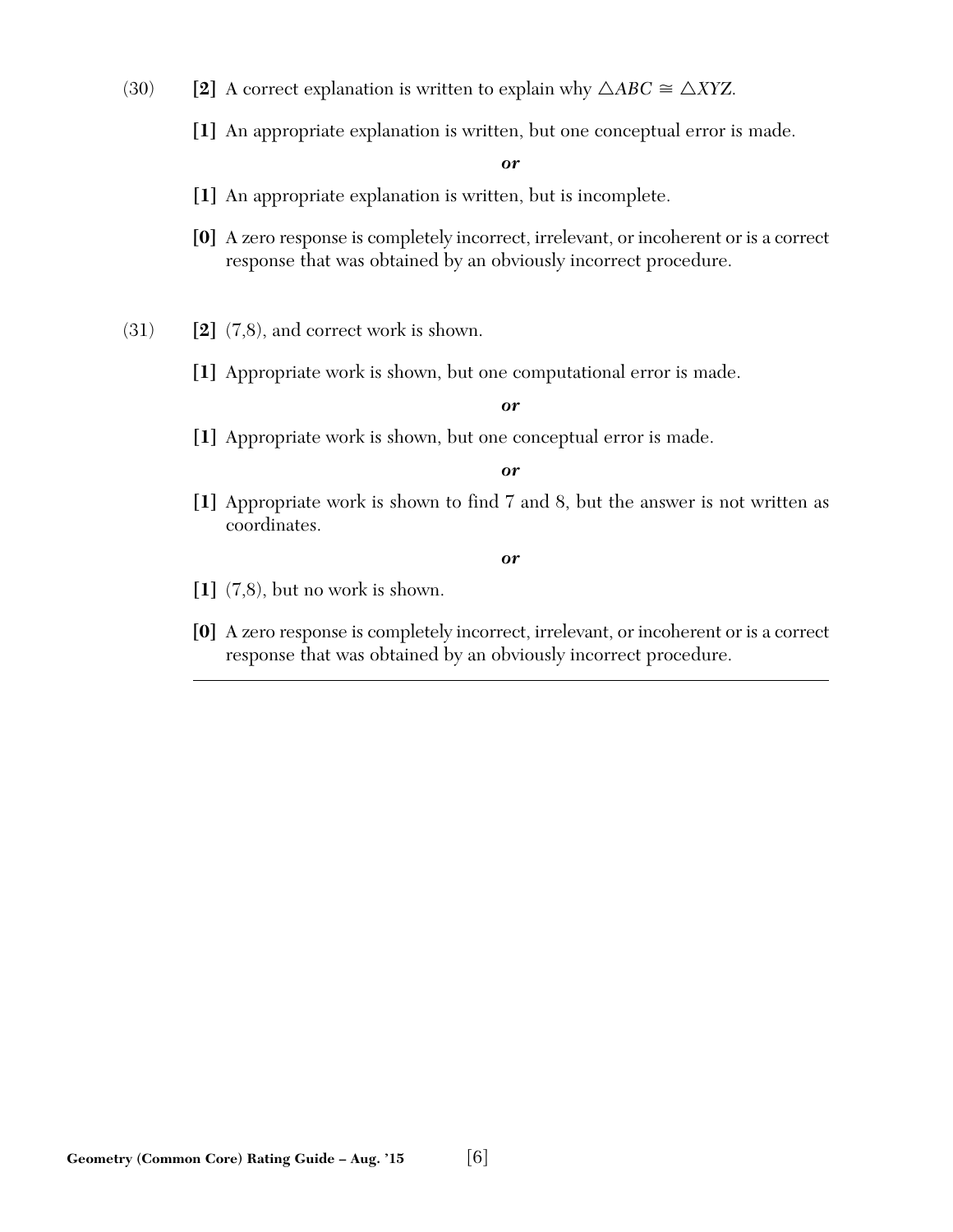# **Part III**

For each question, use the specific criteria to award a maximum of 4 credits. Unless otherwise specified, mathematically correct alternative solutions should be awarded appropriate credit.

- (32) **[4]** 582, and correct work is shown.
	- **[3]** Appropriate work is shown, but one computational or rounding error is made.

*or*

- [3] Correct work is shown to find the lengths of both  $\overline{AC}$  and  $\overline{DC}$ , but they are not subtracted.
- **[2]** Appropriate work is shown, but two or more computational or rounding errors are made.

*or*

**[2]** Appropriate work is shown, but one conceptual error is made.

*or*

[2] Correct work is shown to find the length of either  $\overline{AC}$  or  $\overline{DC}$ , but no further correct work is shown.

*or*

- [2]  $\frac{125}{4} \frac{125}{4}$ , or an equivalent to find AD is written, but no further correct work is shown. 7  $\frac{125}{\tan 7} - \frac{125}{\tan 16}$
- **[1]** Appropriate work is shown, but one conceptual error and one computational or rounding error are made.

- [1]  $\tan 7 = \frac{125}{AC}$  and  $\tan 16 = \frac{125}{DC}$  are written, but no further correct work is shown. *or*
- **[1]** 582, but no work is shown.
- **[0]** A zero response is completely incorrect, irrelevant, or incoherent or is a correct response that was obtained by an obviously incorrect procedure.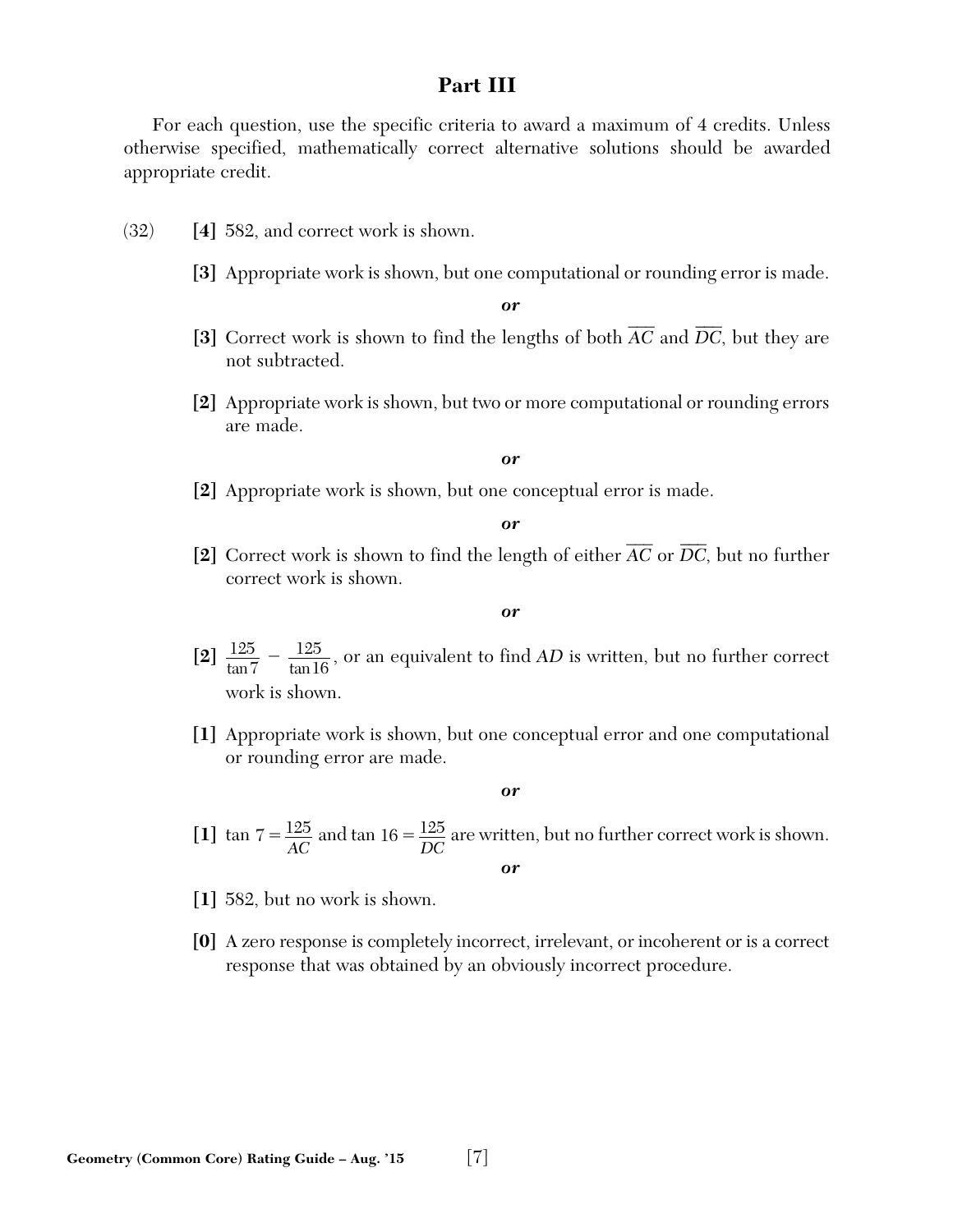- (33) **[4]** 3 or 9.5, and correct work is shown.
	- **[3]** Appropriate work is shown, but one computational or graphing error is made.
	- **[2]** Appropriate work is shown, but two or more computational or graphing errors are made.

*or*

- **[2]** Appropriate work is shown, but one conceptual error is made.
- **[1]** Appropriate work is shown, but one conceptual error and one computational or graphing error are made.

#### *or*

[1] Appropriate work is shown to find  $\frac{2}{3}$ , the slope of a line perpendicular to  $\overline{BC}$ . No further correct work is shown. 3

#### *or*

- **[1]** 3 or 9.5, but no work is shown.
- **[0]** A zero response is completely incorrect, irrelevant, or incoherent or is a correct response that was obtained by an obviously incorrect procedure.
- (34) **[4]** Point *C*, and a correct explanation is written. Yes, and a correct explanation is written.
	- **[3]** Point *C*, but the explanation is incorrect or missing. Yes, and a correct explanation is written.

*or*

- **[3]** Point *C*, and a correct explanation is written. Yes, but the explanation is incorrect.
- **[2]** One conceptual error is made.

*or*

**[2]** Point *C*, and a correct explanation is written. No further correct work is shown.

- **[2]** Yes, and a correct explanation is written. No further correct work is shown.
- **[1]** Point *C* is written, with no further correct work.
- **[0]** A zero response is completely incorrect, irrelevant, or incoherent or is a correct response that was obtained by an obviously incorrect procedure.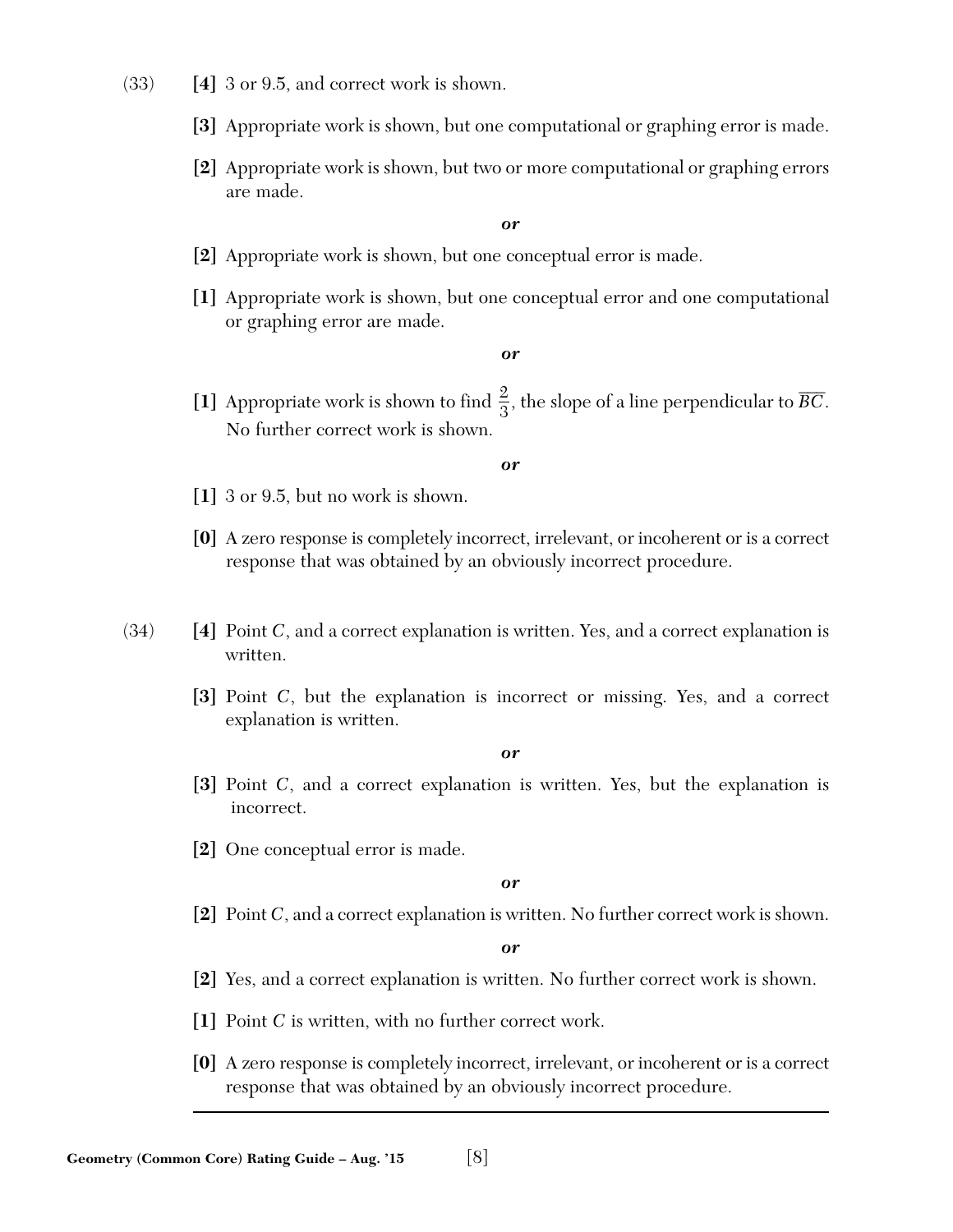# **Part IV**

For each question, use the specific criteria to award a maximum of 6 credits. Unless otherwise specified, mathematically correct alternative solutions should be awarded appropriate credit.

- (35) **[6]** A complete and correct proof that includes a conclusion is written.
	- **[5]** A proof is written that demonstrates a thorough understanding of the method of proof and contains no conceptual errors, but one statement or reason is missing or is incorrect.
	- **[4]** A proof is written that demonstrates a good understanding of the method of proof and contains no conceptual errors, but two statements or reasons are missing or are incorrect.

#### *or*

- [4]  $\triangle BEC \cong \triangle DFC$  is proven, but no further correct work is shown.
- **[3]** A proof is written that demonstrates a good understanding of the method of proof, but one conceptual error is made.

#### *or*

- [3] ∠*BEC*  $\cong$  ∠*DFC* and ∠*C*  $\cong$  ∠*C* are proven, but no further correct work is shown.
- **[2]** A proof is written that demonstrates a method of proof, but one conceptual error is made, and one statement or reason is missing or is incorrect.

#### *or*

**[2]** Some correct relevant statements about the proof are made, but three or four statements or reasons are missing or are incorrect.

#### *or*

- [2] ∠*BEC*  $\cong$  ∠*DFC* is proven, but no further correct work is shown.
- **[1]** Only one correct relevant statement and reason are written.
- **[0]** The "given" and/or the "prove" statements are written, but no further correct relevant statements are written.

#### *or*

**[0]** A zero response is completely incorrect, irrelevant, or incoherent or is a correct response that was obtained by an obviously incorrect procedure.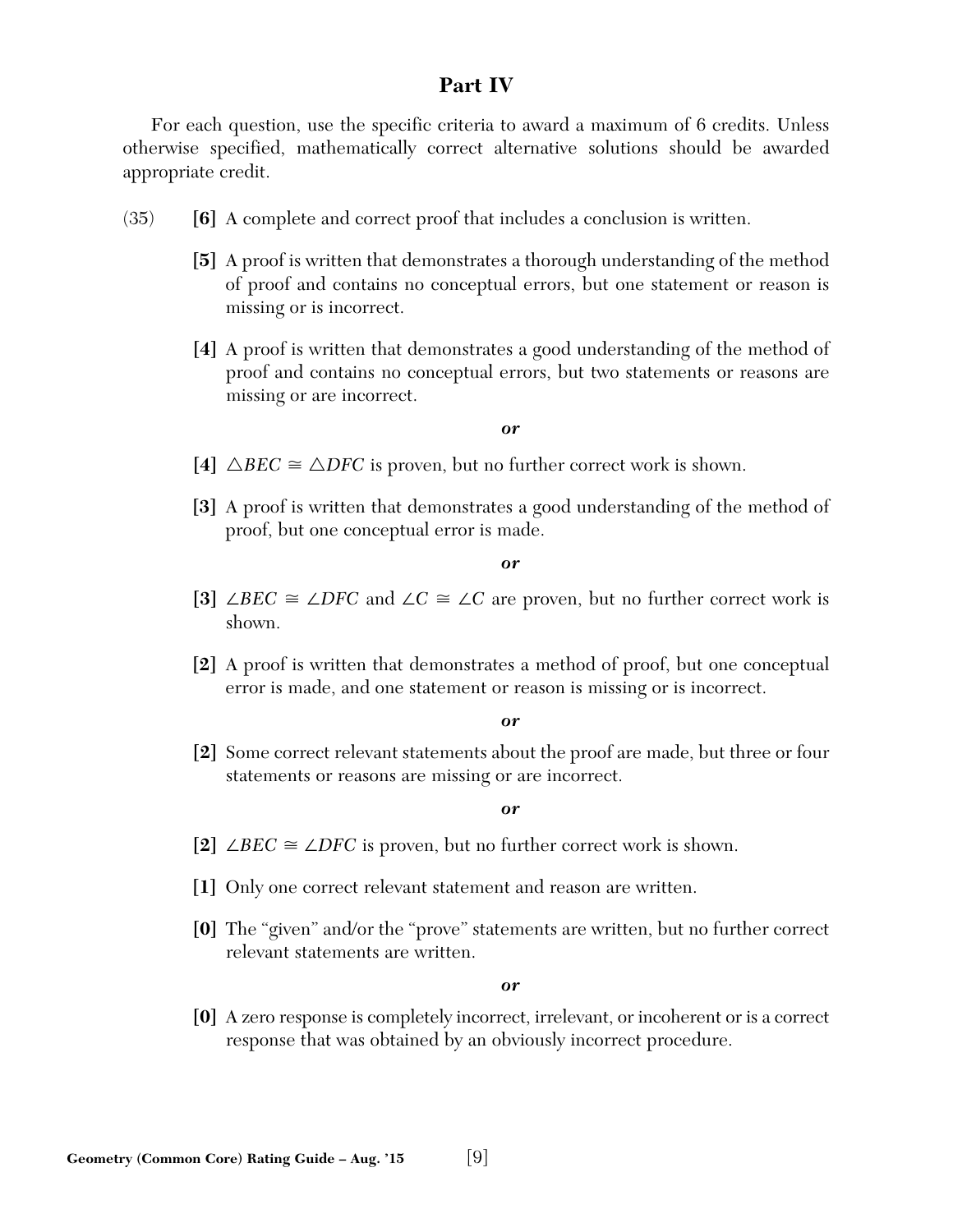#### (36) **[6]** 1885, \$98.02, and \$59.15, and correct work is shown.

- **[5]** Appropriate work is shown, but one computational or rounding error is made.
- **[4]** Appropriate work is shown, but two computational or rounding errors are made.

#### *or*

**[4]** Appropriate work is shown, but one conceptual error is made.

#### *or*

- **[4]** Correct work is shown to find 1885 and \$98.02, but no further correct work is shown.
- **[3]** Appropriate work is shown, but three or more computational or rounding errors are made.

#### *or*

- **[3]** Appropriate work is shown, but one conceptual error and one computational or rounding error are made.
- **[2]** Appropriate work is shown, but one conceptual error and two or more computational or rounding errors are made.

#### *or*

**[2]** Appropriate work is shown, but two conceptual errors are made.

#### *or*

- **[2]** Correct work is shown to find 1885, but no further correct work is shown.
- **[1]** Appropriate work is shown, but two conceptual errors and one computational or rounding error are made.

#### *or*

**[1]** Correct work is shown to find the volume of one candle. No further correct work is shown.

- **[1]** 1885, \$98.02, and \$59.15, but no work is shown.
- **[0]** A zero response is completely incorrect, irrelevant, or incoherent or is a correct response that was obtained by an obviously incorrect procedure.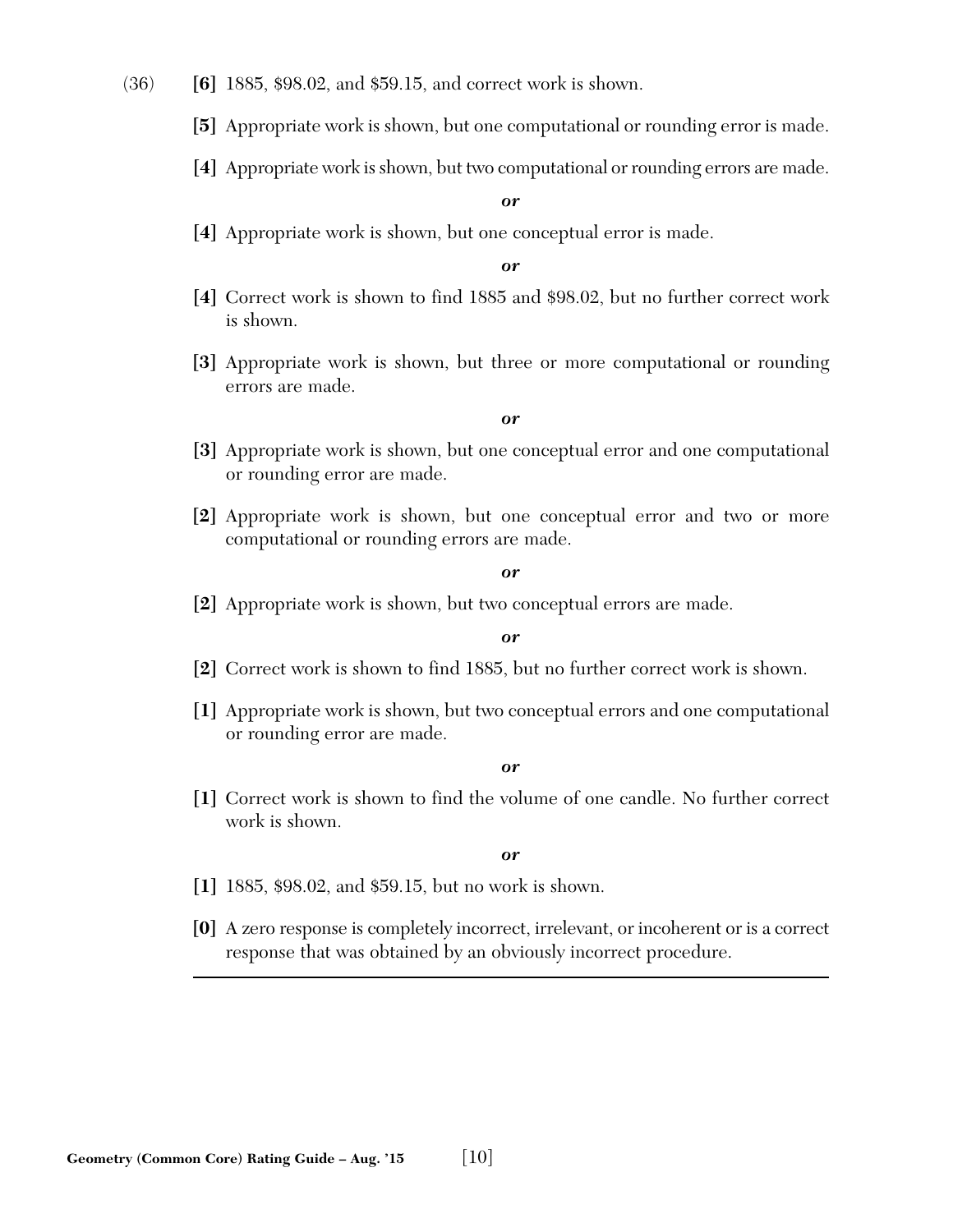# **Map to the Common Core Learning Standards Geometry (Common Core) August 2015**

| Question       | <b>Type</b>                 | <b>Credits</b> | <b>Cluster</b> |
|----------------|-----------------------------|----------------|----------------|
| 1              | Multiple Choice             | $\overline{2}$ | G-CO.C         |
| $\overline{2}$ | Multiple Choice             | $\overline{2}$ | $G-CO.B$       |
| $\overline{3}$ | Multiple Choice             | $\overline{2}$ | G-GMD.B        |
| $\overline{4}$ | Multiple Choice             | $\overline{2}$ | G-SRT.C        |
| 5              | Multiple Choice             | $\sqrt{2}$     | $G-CO.A$       |
| 6              | Multiple Choice             | $\sqrt{2}$     | G-SRT.A        |
| 7              | Multiple Choice             | $\overline{2}$ | G-CO.A         |
| $8\,$          | Multiple Choice             | $\overline{2}$ | G-CO.C         |
| 9              | Multiple Choice             | $\overline{2}$ | G-GPE.A        |
| 10             | Multiple Choice             | $\sqrt{2}$     | G-GPE.B        |
| 11             | Multiple Choice             | $\mathfrak{2}$ | G-SRT.C        |
| 12             | Multiple Choice             | $\mathfrak{2}$ | $G-C.A$        |
| 13             | Multiple Choice             | $\overline{2}$ | G-CO.A         |
| 14             | Multiple Choice             | $\overline{2}$ | G-SRT.B        |
| 15             | Multiple Choice             | $\sqrt{2}$     | $G-C.A$        |
| 16             | Multiple Choice             | $\sqrt{2}$     | G-MG.A         |
| 17             | Multiple Choice             | $\sqrt{2}$     | G-SRT.A        |
| 18             | Multiple Choice             | $\overline{2}$ | $G-C.B$        |
| 19             | Multiple Choice             | $\overline{2}$ | G-SRT.B        |
| 20             | Multiple Choice             | $\overline{c}$ | G-SRT.A        |
| 21             | Multiple Choice             | $\sqrt{2}$     | G-GMD.A        |
| 22             | Multiple Choice             | $\overline{2}$ | G-GPE.B        |
| 23             | Multiple Choice             | $\overline{2}$ | G-SRT.A        |
| 24             | Multiple Choice             | $\overline{2}$ | G-SRT.A        |
| 25             | <b>Constructed Response</b> | $\sqrt{2}$     | $G-MG.A$       |
| 26             | <b>Constructed Response</b> | $\sqrt{2}$     | $G$ -CO.D      |